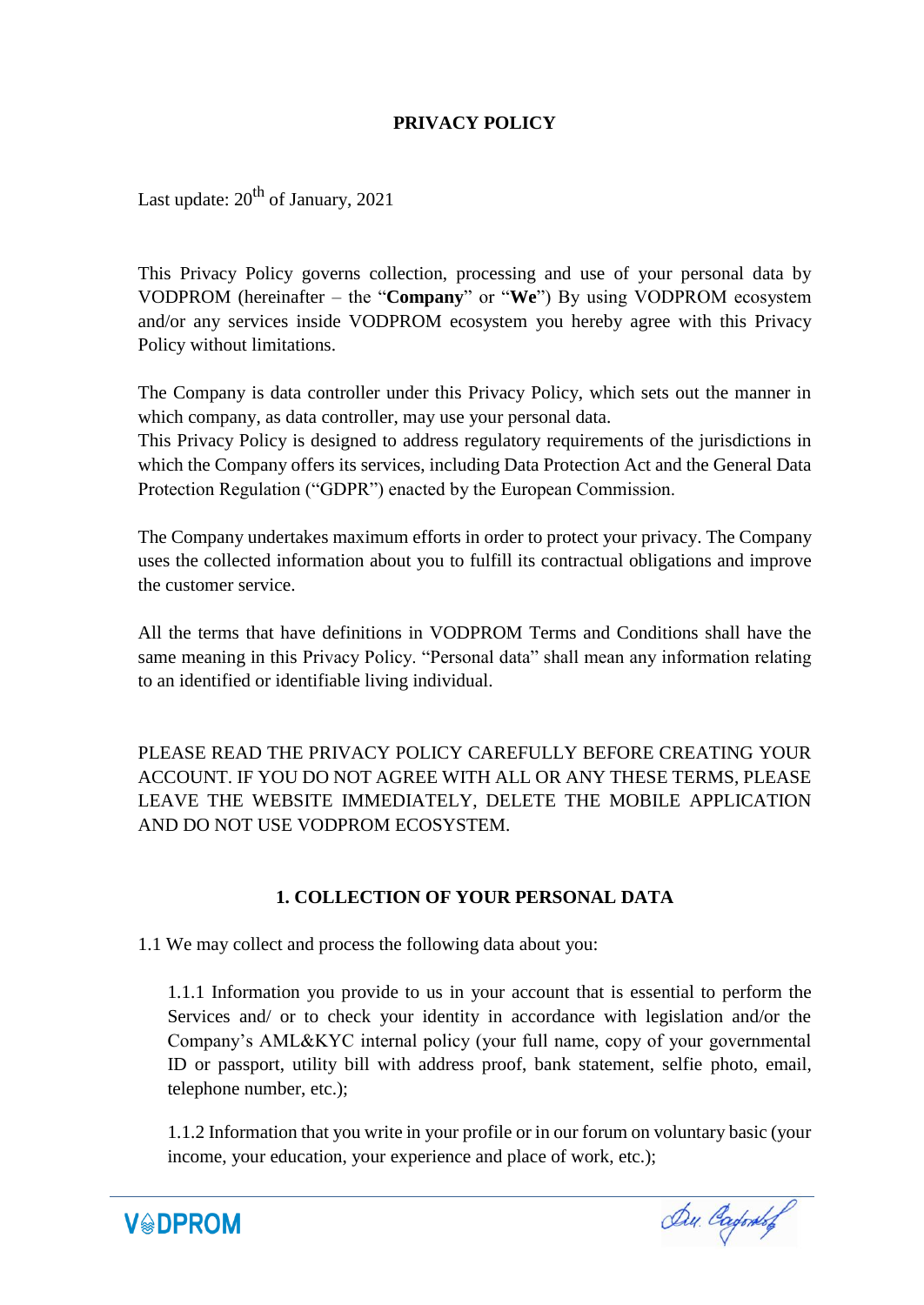1.1.3 Technical information, including but not limited to your internet protocol (IP) address used to connect your device to the internet, your browser type and version, time zone setting, browser plug-in types and versions, operating system and platform;

1.1.4 Information about your visit, including the full Uniform Resource Locators (URL) clickstream to, through and from our site (including date and time); products you viewed or searched for; page response times, download errors, length of visits to certain pages, page interaction information (such as scrolling, clicks, and mouse-overs), and methods used to browse away from the page and any phone number used to call our customer service number;

1.1.5 Information about geolocation (i.e., real-time location) will be collected based on information from your device at any time while you download or use our services to optimize your experience;

1.1.6 Financial data and information on the use of services and facilities in VODPROM ecosystem, including information on implemented transactions and parties thereto, including on transactions, information on the status and (crypto) currency of accounts and cash flow on them, accrued commissions, information on crediting and withdrawal of funds from our accounts.

1.2 We do not collect information that you provide to our payment processing partners. They may collect your information directly. Please, visit their websites and read their privacy policies before you proceed with payment.

1.3 We may collect your data that we receive from other sources, including but not limited to business partners, sub-contractors in technical, payment and delivery services, advertising networks, analytics providers, search information providers, etc.

## **2. USE OF YOUR PERSONAL DATA**

2.1 We use your data for the following purposes:

2.1.1 To fulfill the obligations and to provide you with the services for which we have received your consent;

2.1.2 To understand your needs and preferences in using our services, to evaluate and understand the effectiveness of advertising materials that we provide;

2.1.3 To develop new and enhance existing service and product offerings, to notify you about changes related to our services;

2.1.4 To verify and check the identity of users who open and operate accounts in order to prevent fraud, deception, and other illegal activities;



Du. Cadones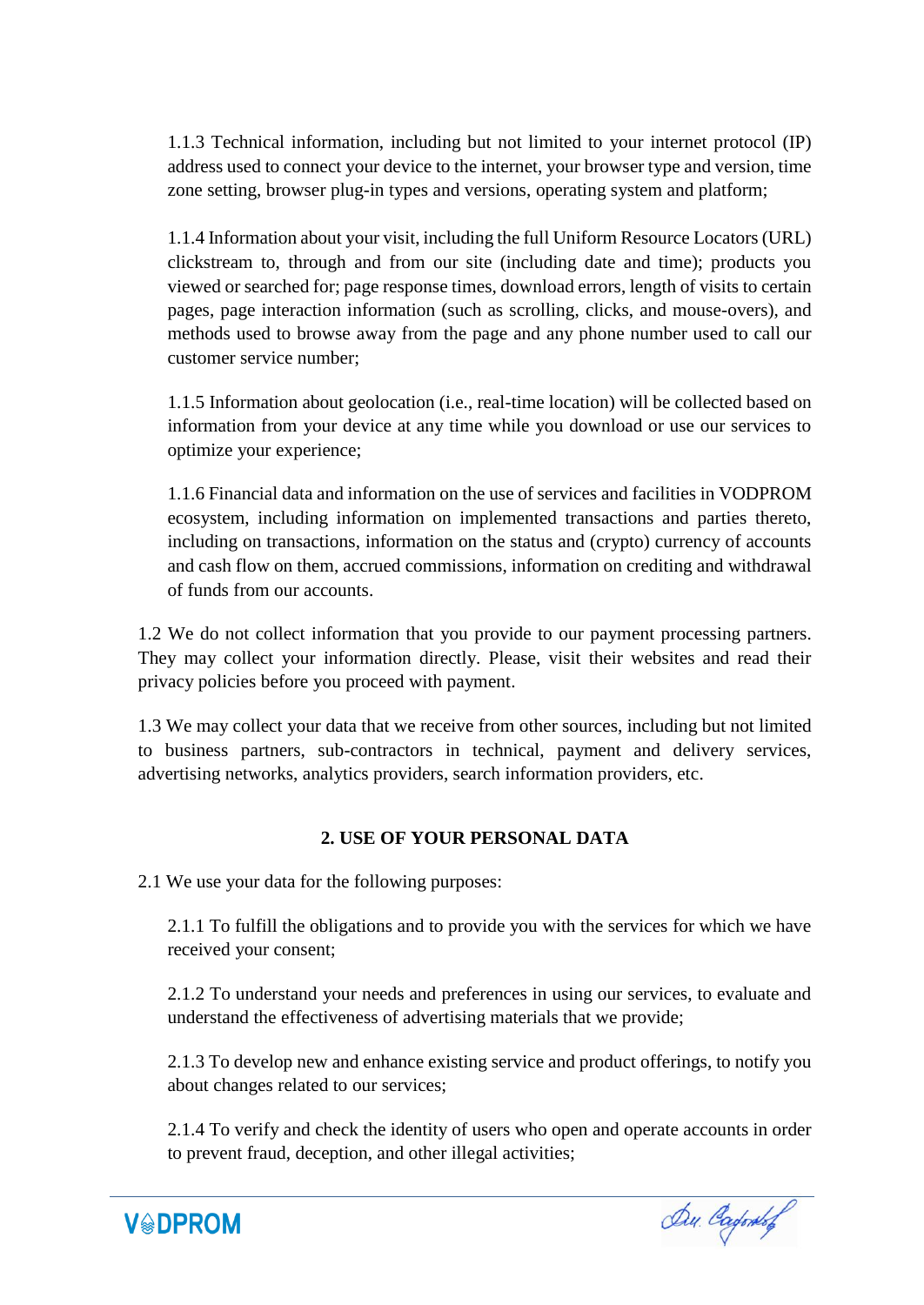2.1.5 To comply with legal requirements for anti-money laundering and counterterrorist financing;

2.1.6 To ensure the security of our website, our services, and your account;

2.1.7 To support, respond and resolve your complaints and issues related to use of our services and the capabilities of our website and mobile application.

2.2 We use aggregated personal data to understand how our users use our services, provided that those data cannot identify any individual. We also use third-party web analytics tools that help us understand how users engage with our website.

## **3. DISCLOSURE OF YOUR PERSONAL DATA**

3.1 We may share your information with selected third parties including:

3.1.1 business partners, suppliers and independent contractors for the performance of any contract we enter into with them or you;

3.1.2 advertisers and advertising networks (only aggregated personal data);

3.1.3 analytics and search engine providers that assist us in the improvement and optimization of VODPROM ecosystem;

3.1.4 user that invited you to VODPROM ecosystem through referral program (only your financial data, trading statistics).

3.2 We may also disclose your personal data if:

**V&DPROM** 

3.2.1 in the event that we sell or buy any business or assets, in which case we may disclose your personal data to the prospective seller or buyer of such business or assets;

3.2.2 if we are under a duty to disclose or share your personal data in order to comply with any legal obligation, or in order to enforce or apply our terms of use or other terms; or to protect the rights, property, or safety of VODPROM ecosystem, our customers, or others. This includes exchanging information with other companies and organizations for the purposes of fraud protection and credit risk reduction.

# **4. SECURITY AND STORAGE OF YOUR PERSONAL DATA**

4.1 We have implemented security measures to ensure the confidentiality of your personal data and to protect your data from loss, misuse, alteration or destruction. Only authorized representatives have access to your personal data, and these representatives are required to

Du. Cadontof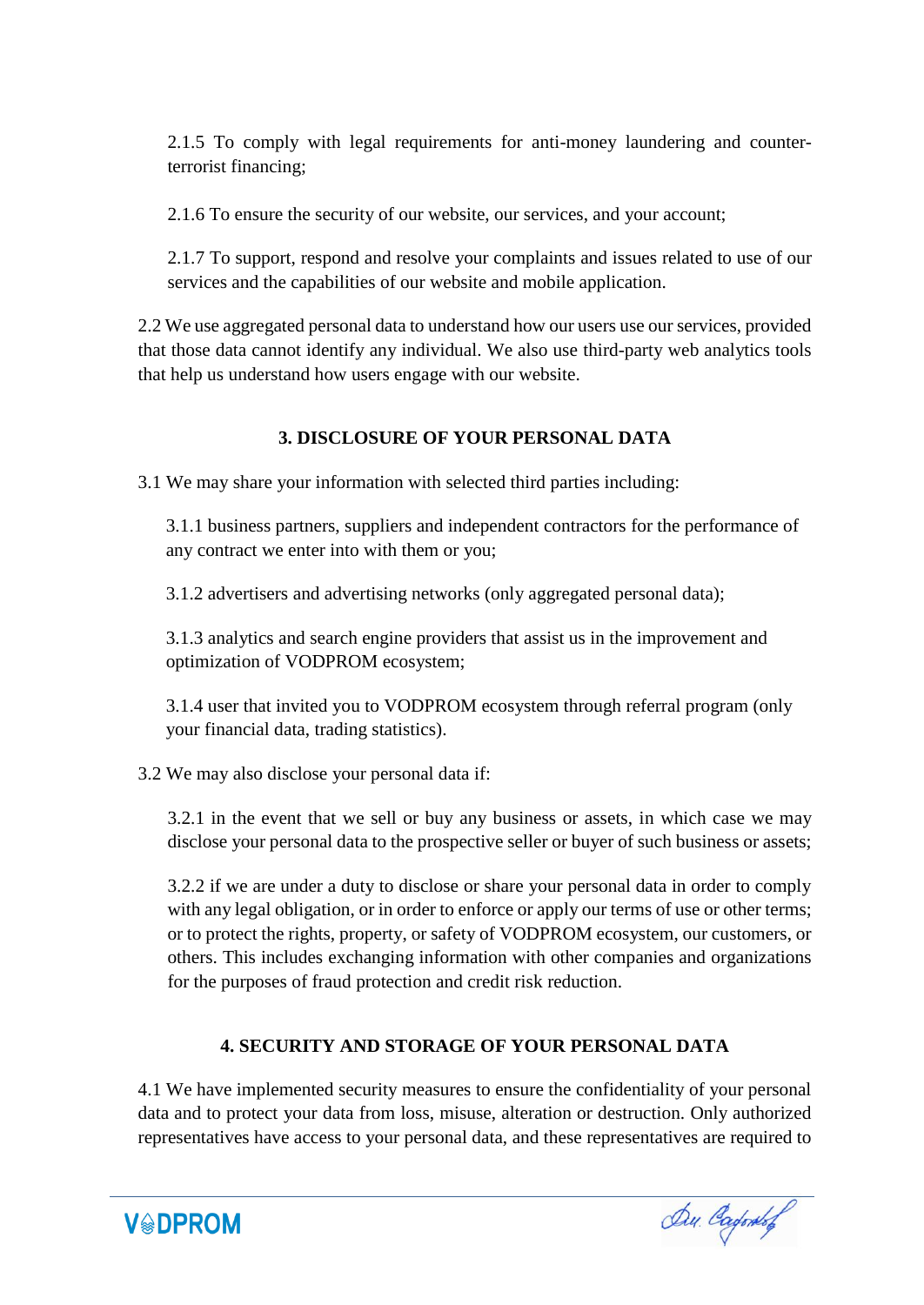treat the information as confidential. The security measures in place will, from time to time, be reviewed in line with legal and technical developments.

4.2 Unfortunately, the transmission of information via the internet is not completely secure. Although we will do our best to protect your personal data, any transmission is at your own risk. Once we have received your information, we will use strict procedures and security features to try to prevent unauthorized access.

4.3 We will not sell, rent or lease your information to third parties. However, we may share your information with trusted third parties to help us perform statistical analysis, send you email or postal mail, provide customer support, or arrange for deliveries. All such third parties are prohibited from using your personal information except to provide these services to us, and they are required to maintain the confidentiality of your information. We will not use or disclose sensitive personal information, such as race, religion, or political affiliations, without your explicit consent.

4.4 Our website may, from time to time, contain links to and from the websites of our partner networks, advertisers and affiliates. If you follow a link to any of these websites, please note that these websites have their own privacy policies and that we do not accept any responsibility or liability for these policies. Please check these policies before you submit any personal data to these websites.

## **5. USE OF COOKIES**

5.1 Cookies are typically stored on your computer's hard drive, which assigns a unique identification to your computer. We also may use cookies stored in emails to help us confirm your receipt of, and response. We also may use service provider(s) who will place cookies on the hard drive of your computer and will receive information that we select that will give us information about the way our users and visitors navigate on our site, what products are browsed, and general transaction information.

5.2 Information collected from cookies is used by us to evaluate the effectiveness of our services, to analyze trends and to see what difficulties our visitors may experience. We need this information to improve the quality of our service.

#### **6. MISCELLANEOUS**

6.1 The Privacy Policy shall remain in full force and effect while you use VODPROM ecosystem.

6.2 The Company reserves the right to modify the Privacy Policy at any time at the Company's sole discretion. The will notify you about amendments by automatic notification on the Website and inside the Application, but will not ask any actions to confirm that you agree. If you do not agree with the new amended version, then you must



Du. Cayones